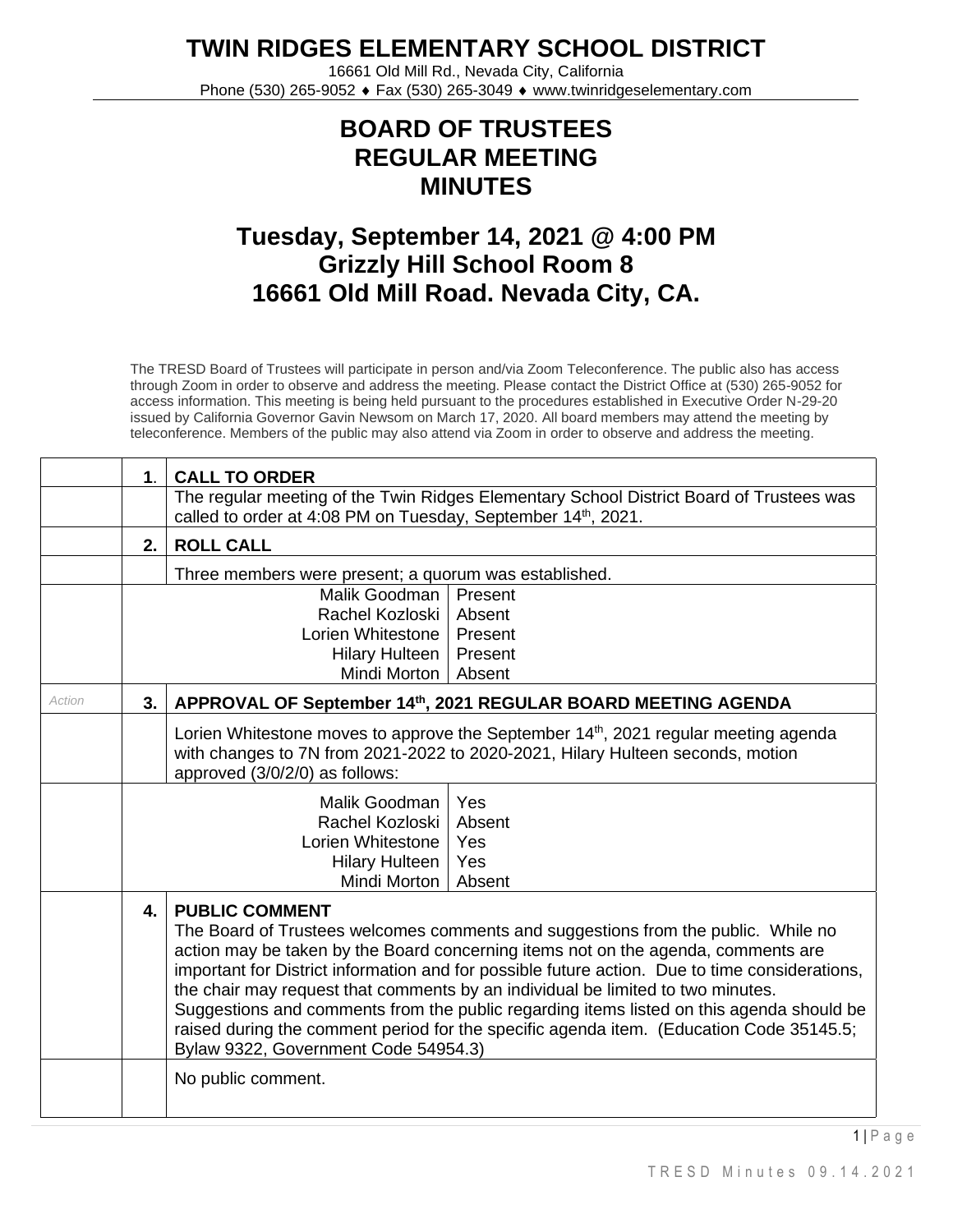| Action                               | 5. | <b>CONSENT ITEMS</b> These items are expected to be routine and non-controversial. The<br>Board will act upon them at one time without discussion. Any Board member, staff member<br>or interested party may request that an item be removed from the consent agenda for<br>discussion.                                                               |                                                                                                                                                                                                                                                                                                                                                                                                                                                                                                                                                                               |              |  |  |
|--------------------------------------|----|-------------------------------------------------------------------------------------------------------------------------------------------------------------------------------------------------------------------------------------------------------------------------------------------------------------------------------------------------------|-------------------------------------------------------------------------------------------------------------------------------------------------------------------------------------------------------------------------------------------------------------------------------------------------------------------------------------------------------------------------------------------------------------------------------------------------------------------------------------------------------------------------------------------------------------------------------|--------------|--|--|
| Action                               | А. |                                                                                                                                                                                                                                                                                                                                                       | Approval of the August 10 <sup>th</sup> , 2021 Regular Board Meeting Minutes.                                                                                                                                                                                                                                                                                                                                                                                                                                                                                                 | B            |  |  |
| Action                               | В. |                                                                                                                                                                                                                                                                                                                                                       | Approval of the August 18th, 2021 Special Board Meeting Minutes.                                                                                                                                                                                                                                                                                                                                                                                                                                                                                                              | B            |  |  |
| Action                               | C. |                                                                                                                                                                                                                                                                                                                                                       | Approval of the August 20 <sup>th</sup> , 2021 Special Board Meeting Minutes.                                                                                                                                                                                                                                                                                                                                                                                                                                                                                                 | B            |  |  |
|                                      | D. |                                                                                                                                                                                                                                                                                                                                                       | Approval of the August 2021 Warrants.                                                                                                                                                                                                                                                                                                                                                                                                                                                                                                                                         |              |  |  |
|                                      |    |                                                                                                                                                                                                                                                                                                                                                       | Hilary Hulteen moves to approve Consent Items 5A, 5B, 5C, 5D as presented. Lorien<br>Whitestone seconds. Motion approves (3/0/2/0) as follows:                                                                                                                                                                                                                                                                                                                                                                                                                                |              |  |  |
|                                      |    |                                                                                                                                                                                                                                                                                                                                                       | Malik Goodman<br>Yes<br>Rachel Kozloski<br>Absent<br>Lorien Whitestone<br>Yes<br><b>Hilary Hulteen</b><br>Yes<br>Mindi Morton<br>Absent                                                                                                                                                                                                                                                                                                                                                                                                                                       |              |  |  |
|                                      | 6. |                                                                                                                                                                                                                                                                                                                                                       | <b>REPORTS</b>                                                                                                                                                                                                                                                                                                                                                                                                                                                                                                                                                                |              |  |  |
| Discussion                           |    | Α.                                                                                                                                                                                                                                                                                                                                                    | Family Resource Center Report-Diana Pasquini/Kristin Snell                                                                                                                                                                                                                                                                                                                                                                                                                                                                                                                    |              |  |  |
|                                      |    |                                                                                                                                                                                                                                                                                                                                                       | The FRC presented visitor data for July through mid-August. The food pantry is<br>currently the most used service. There are upcoming classes, such as a dance<br>movement class for children and GED Adult Education classes will be on<br>Wednesdays, start date for these activities TBD.                                                                                                                                                                                                                                                                                  |              |  |  |
| Discussion                           |    | В.                                                                                                                                                                                                                                                                                                                                                    | <b>Washington School Report-Rachel Kozloski</b>                                                                                                                                                                                                                                                                                                                                                                                                                                                                                                                               |              |  |  |
|                                      |    |                                                                                                                                                                                                                                                                                                                                                       | Rachel Kozloski arrives at 4:13pm via Zoom. Adam Pearcy is taking care of<br>landscaping work in addition to teaching. The generator has arrived in Washington.                                                                                                                                                                                                                                                                                                                                                                                                               |              |  |  |
| Discussion<br>$c_{\cdot}$            |    |                                                                                                                                                                                                                                                                                                                                                       | Little Acorns Preschool Report-Pam Langley/Melissa Madigan                                                                                                                                                                                                                                                                                                                                                                                                                                                                                                                    |              |  |  |
|                                      |    |                                                                                                                                                                                                                                                                                                                                                       | Little Acorns Preschool has around a 70% attendance rate. Parents had concerns<br>about the heavy smoke and COVID-19. With the smoke clearing, parents are<br>returning. Students have responsibility within the preschool, like watering/tending to<br>the garden. Oak Tree employees are following the same COVID-19 protocols as all<br>TRESD Staff. They will follow the October 15 <sup>th</sup> testing requirement per the California<br>Department of Public Health. The academic preparation in their natural play will bring<br>many benefits when they enter TK/K. |              |  |  |
| Discussion                           |    | D.                                                                                                                                                                                                                                                                                                                                                    | <b>Board Report- Malik Goodman</b>                                                                                                                                                                                                                                                                                                                                                                                                                                                                                                                                            |              |  |  |
|                                      |    |                                                                                                                                                                                                                                                                                                                                                       | Lorien Whitestone would like to present the staff survey results at the next regular<br>board meeting on October 12th.                                                                                                                                                                                                                                                                                                                                                                                                                                                        |              |  |  |
| <b>DISCUSSION/ACTION ITEMS</b><br>7. |    |                                                                                                                                                                                                                                                                                                                                                       |                                                                                                                                                                                                                                                                                                                                                                                                                                                                                                                                                                               |              |  |  |
| <i>Discussion/Action</i>             |    | Α.                                                                                                                                                                                                                                                                                                                                                    | New Teacher Hire Katrina Mitchell 1.0 FTE 6 <sup>th</sup> Grade Teacher at Grizzly Hill School -<br>Melissa Madigan                                                                                                                                                                                                                                                                                                                                                                                                                                                           | $\mathbf{B}$ |  |  |
|                                      |    | Melissa Madigan presented Katrina Mitchell's bio. She's lived in several countries and<br>taught 2 <sup>nd</sup> grade in Uganda for two years. She enjoys travelling and creative writing.<br>She has an excellent skillset working with a variety of learning styles, ability levels,<br>enthusiasm. She is excited to work at Grizzly Hill School. |                                                                                                                                                                                                                                                                                                                                                                                                                                                                                                                                                                               |              |  |  |
|                                      |    |                                                                                                                                                                                                                                                                                                                                                       | Lorien Whitestone moves to approve the hiring of Katrina Mitchell as a 1.0 FTE 6th                                                                                                                                                                                                                                                                                                                                                                                                                                                                                            |              |  |  |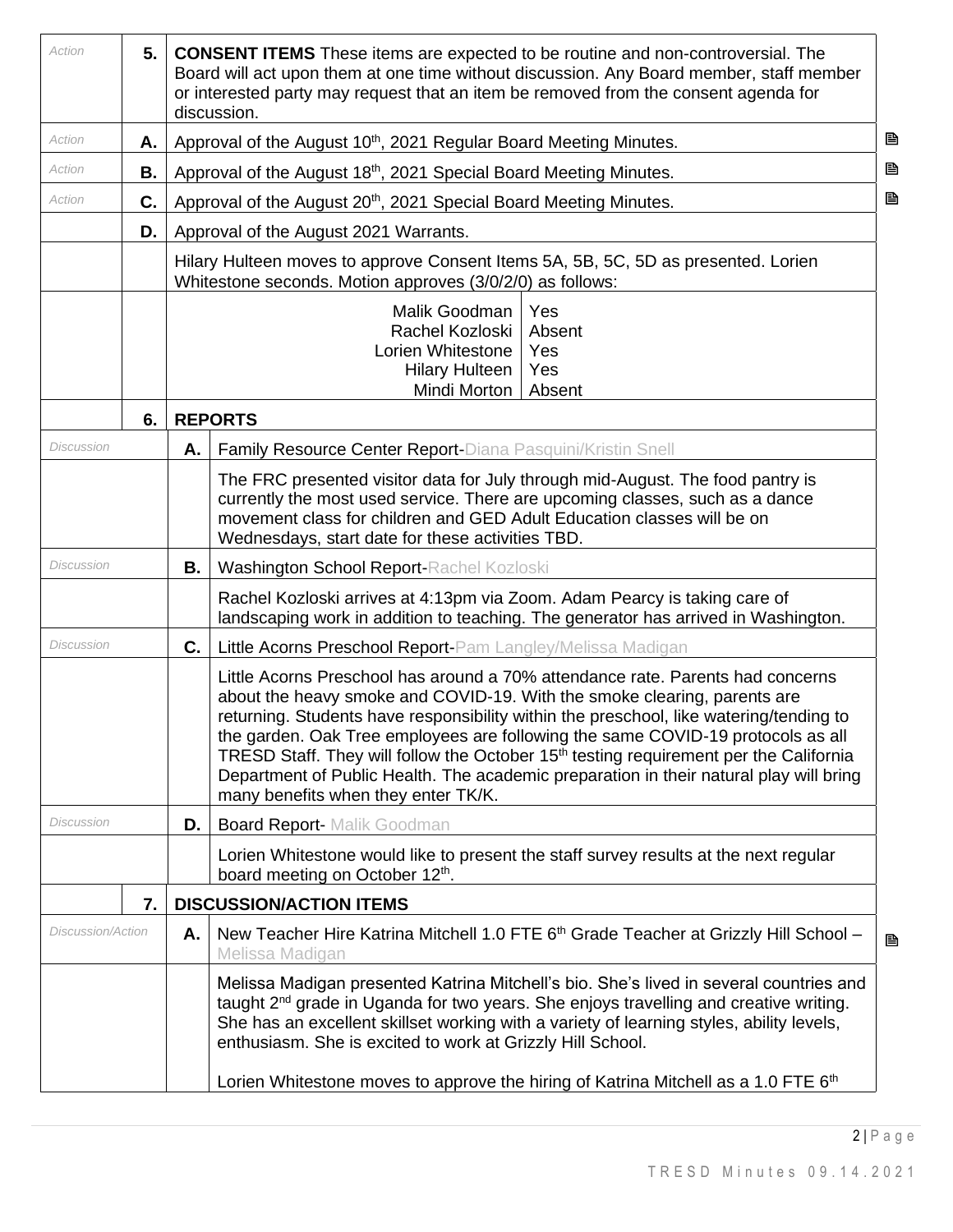|                          |    | grade teacher at Grizzly Hill School. Hilary Hulteen seconds. Motion approves<br>(4/0/1/0) as follows:                                                                                                                                                                                                                                                                                                                                                                                                                                                                                                                                                                                                                                         |  |  |
|--------------------------|----|------------------------------------------------------------------------------------------------------------------------------------------------------------------------------------------------------------------------------------------------------------------------------------------------------------------------------------------------------------------------------------------------------------------------------------------------------------------------------------------------------------------------------------------------------------------------------------------------------------------------------------------------------------------------------------------------------------------------------------------------|--|--|
|                          |    | Malik Goodman<br>Yes<br>Rachel Kozloski<br>Yes<br>Lorien Whitestone<br>Yes<br><b>Hilary Hulteen</b><br>Yes<br>Mindi Morton<br>Absent                                                                                                                                                                                                                                                                                                                                                                                                                                                                                                                                                                                                           |  |  |
| <b>Discussion/Action</b> | В. | ₿<br>Oak Tree School Orchard Proposal - Jenifer Bliss                                                                                                                                                                                                                                                                                                                                                                                                                                                                                                                                                                                                                                                                                          |  |  |
|                          |    | Jenifer Bliss and Melanya Gonshorowski are in attendance to present the Oak Tree<br>Park Community Orchard Proposal. The intention for the orchard is to provide food,<br>shade, and beauty to the area. This is a long-term project to benefit the community in<br>the future. The orchard would bring more people to the library and FRC. This project<br>would need permission to use the water. Malik Goodman is concerned about water<br>rights. Suggests we need legal counsel to ensure that TRESD maintains control of<br>the water rights. If water rights change in the future, TRESD would like to make sure<br>water rights stay within their control.                                                                             |  |  |
|                          |    | Malik Goodman requests to form a water committee, including legal counsel, a<br>member of parks and recreation, and an Oak Tree Park representative, to holistically<br>discuss water rights/water permission and the proposed orchard.                                                                                                                                                                                                                                                                                                                                                                                                                                                                                                        |  |  |
| <b>Discussion/Action</b> | C. | B<br><b>ASES STEM Purchase- Sunshine Bender</b>                                                                                                                                                                                                                                                                                                                                                                                                                                                                                                                                                                                                                                                                                                |  |  |
|                          |    | Sunshine Bender presented a video for Glowforge, a product that can make<br>ornaments, jewelry, 3D puzzles and more. This is an opportunity for hands-on<br>learning for students that's also a part of STEM. This will be used for the after-school<br>program using ASES funds. Sunshine is asking to purchase three Glowforge Pro<br>machines at \$5,995 each with three air filters at \$995 each. This will be estimated at<br>around \$21,000 total.                                                                                                                                                                                                                                                                                     |  |  |
|                          |    | Lorien Whitestone moves to approve the ASES STEM purchase of three Glowforge<br>PRO plus three air filters. Hilary Hulteen seconds, motion carries (4/0/1/0) as follows:                                                                                                                                                                                                                                                                                                                                                                                                                                                                                                                                                                       |  |  |
|                          |    | Malik Goodman   Yes<br>Rachel Kozloski<br>Yes<br>Lorien Whitestone<br>Yes<br>Yes<br><b>Hilary Hulteen</b><br>Mindi Morton<br>Absent                                                                                                                                                                                                                                                                                                                                                                                                                                                                                                                                                                                                            |  |  |
| Discussion/Action        | D. | <b>Surplus Lumber Rack - Sunshine Bender</b>                                                                                                                                                                                                                                                                                                                                                                                                                                                                                                                                                                                                                                                                                                   |  |  |
|                          |    | Grizzly Hill School has a surplus lumber rack that is not used/needed anymore. An<br>individual offered to purchase this lumber rack. Sunshine is seeking board approval<br>for selling this item and is asking the board what an appropriate price would be for the<br>lumber rack. Darlene Waddle says this surplus item should advertised for the public<br>to have fair access to bid on, this could be advertised on the Grizzly Hill website or<br>Ebay. The board agrees to sell the surplus lumber rack to the highest bidder, at a<br>starting price of \$400.<br>Hilary Hulteen moves to approve the selling of the surplus lumber rack at a starting<br>bid of \$400. Rachel Kozloski seconds, motion carries (4/0/1/0) as follows: |  |  |
|                          |    |                                                                                                                                                                                                                                                                                                                                                                                                                                                                                                                                                                                                                                                                                                                                                |  |  |
|                          |    | Malik Goodman<br>Yes<br>Rachel Kozloski<br>Yes<br>Lorien Whitestone<br>Yes                                                                                                                                                                                                                                                                                                                                                                                                                                                                                                                                                                                                                                                                     |  |  |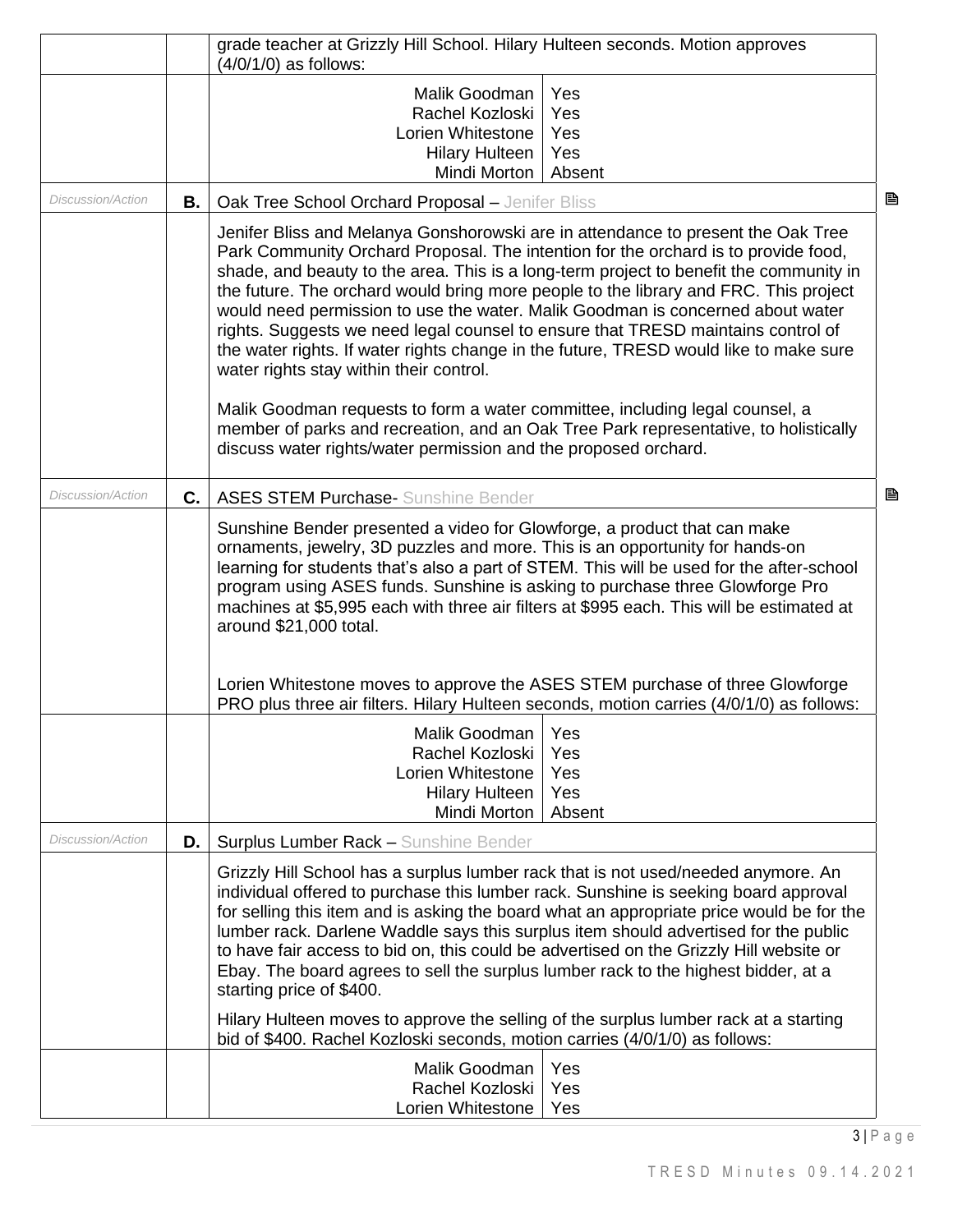|                          |    | <b>Hilary Hulteen</b><br>Yes<br>Mindi Morton<br>Absent                                                                                                                                                                                                                                                                                                                                                                                                                                                                                                            |  |  |  |
|--------------------------|----|-------------------------------------------------------------------------------------------------------------------------------------------------------------------------------------------------------------------------------------------------------------------------------------------------------------------------------------------------------------------------------------------------------------------------------------------------------------------------------------------------------------------------------------------------------------------|--|--|--|
| Discussion/Action        | Е. | Replacing the Well Head at Grizzly Hill School-Melissa Madigan                                                                                                                                                                                                                                                                                                                                                                                                                                                                                                    |  |  |  |
|                          |    | The water tanks at Grizzly Hill School have been almost empty for a few weeks, this<br>is because of the above-ground well-head that is very old and broken. Lorien<br>Whitestone wants to know if the well is under any kind of warranty. Melissa Madigan<br>will confirm that this has a manufacturer's warranty since the well motor was recently<br>replaced. The cost is just above \$5000. Lorien Whitestone moves to approve the<br>purchase of well head replacement at \$5921.20. Hilary Hulteen seconds, motion<br>carries (4/0/1/0) as follows:        |  |  |  |
|                          |    | Malik Goodman<br>Yes<br>Rachel Kozloski<br>Yes<br>Lorien Whitestone<br>Yes<br><b>Hilary Hulteen</b><br>Yes<br>Mindi Morton<br>Absent                                                                                                                                                                                                                                                                                                                                                                                                                              |  |  |  |
| <b>Discussion/Action</b> | F. | Safety Plan Update- Freya Johnson                                                                                                                                                                                                                                                                                                                                                                                                                                                                                                                                 |  |  |  |
|                          |    | Freya Johnson presented the maps of evacuation routes and potential staging areas<br>for the Grizzly Hill School Campus. A suggested improvement to make the maps<br>more accessible would be to color coordinate the evacuation routes and potential<br>staging areas. Freya Johnson will look into these changes. Melissa Madigan points<br>out that we are the first district in the county to share our evacuation routes and<br>staging areas with the Nevada County Sherriff's Department. These will be placed in<br>classrooms on campus for easy access. |  |  |  |
| Discussion/Action        | G. | Substitute Teacher Pay Raises. \$102/half day and \$170 for a full day -Melissa<br>Madigan                                                                                                                                                                                                                                                                                                                                                                                                                                                                        |  |  |  |
|                          |    | There is a shortage of substitute teachers in Nevada County and the substitute<br>teachers that are in the county would like an increase in pay because of the potential<br>hazardous conditions in the classrooms, due to COVID-19. The County Office of<br>Education would like to raise the substitute teacher pay to \$170 for a full day and<br>\$102 for a half day, which represents 60% of the full day rate. Melissa Madigan is<br>asking for board approval for these rate increases, as we will pay the county if/when<br>we hire substitute teachers. |  |  |  |
|                          |    | Hilary Hulteen moves to approve the substitute teacher pay raises to \$102 for a half<br>day and \$170 for a full day. Lorien Whitestone seconds, motion carries (4/0/1/0) as<br>follows:                                                                                                                                                                                                                                                                                                                                                                         |  |  |  |
|                          |    | Malik Goodman<br>Yes<br>Rachel Kozloski<br>Yes<br>Yes<br>Lorien Whitestone<br><b>Hilary Hulteen</b><br>Yes<br>Mindi Morton<br>Absent                                                                                                                                                                                                                                                                                                                                                                                                                              |  |  |  |
| Discussion/Action        | Η. | <b>Back to School Night-</b> Melissa Madigan                                                                                                                                                                                                                                                                                                                                                                                                                                                                                                                      |  |  |  |
|                          |    | Melissa Madigan wants to know the board's opinion on holding Back-to-School Night<br>in-person for Grizzly Hill and Washington School. It would be great for parents to get<br>to know the teachers and their classrooms. Families will be required to wear masks at<br>all times when on campus. The board would like to hold a Back-to-School Night<br>event. It is suggested that we do not serve food, or that we serve food to-go, so<br>families do not take their masks off while on campus.                                                               |  |  |  |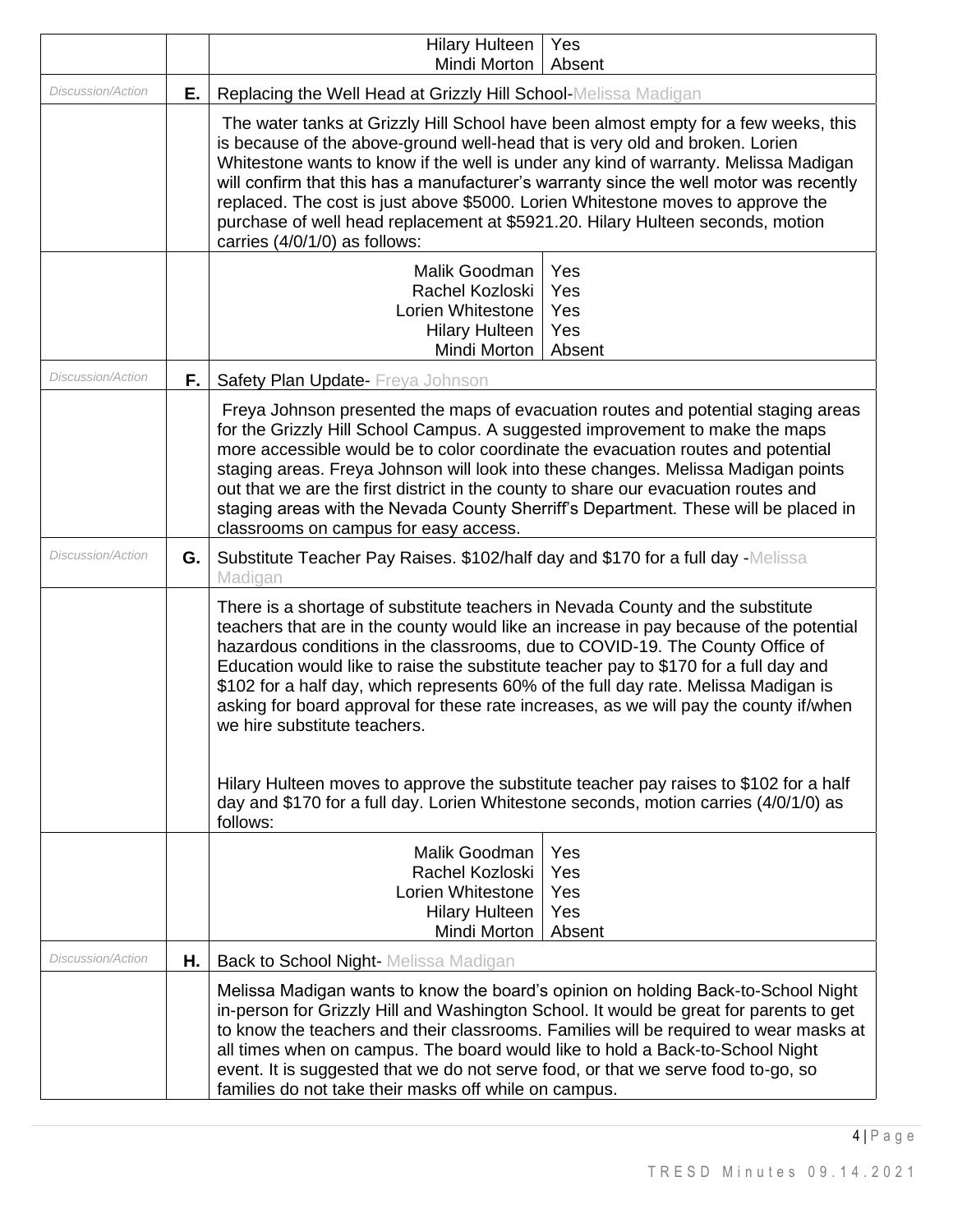| <b>Discussion/Action</b> | L. | Flag Pole at Grizzly Hill School- Mindi Morton                                                                                                                                                                                                                                                                                                                                                                                                                                                                                                                                                                                                                                                                                                              |  |  |
|--------------------------|----|-------------------------------------------------------------------------------------------------------------------------------------------------------------------------------------------------------------------------------------------------------------------------------------------------------------------------------------------------------------------------------------------------------------------------------------------------------------------------------------------------------------------------------------------------------------------------------------------------------------------------------------------------------------------------------------------------------------------------------------------------------------|--|--|
|                          |    | A flag kit was purchased and we will hire someone to thread the flag at the top of the<br>pole.                                                                                                                                                                                                                                                                                                                                                                                                                                                                                                                                                                                                                                                             |  |  |
| Discussion/Action        | J. | <b>OWEN'S Financial- Mindi Morton/Peter Ketchand</b>                                                                                                                                                                                                                                                                                                                                                                                                                                                                                                                                                                                                                                                                                                        |  |  |
|                          |    | OWENS Financial requests that we make an account through their system so we can<br>download the quarterly reports. Rachel Kozloski suggests someone from<br>administration reach out to OWENS Financial to get the accurate login for our district<br>to have access to this information through their portal. Melissa Madigan will take this<br>on. Peter Ketchand will continue to be on campus twice a year.                                                                                                                                                                                                                                                                                                                                             |  |  |
| Discussion/Action        |    | K.   Update on Math and Science Curriculum- Mindi Morton                                                                                                                                                                                                                                                                                                                                                                                                                                                                                                                                                                                                                                                                                                    |  |  |
|                          |    | Melissa Madigan will reach out to Mindi Morton to make sure she has the same<br>packet from the previous board meeting, regarding the adoption and timeframe for<br>school curriculum.                                                                                                                                                                                                                                                                                                                                                                                                                                                                                                                                                                      |  |  |
| Discussion/Action        | L. | <b>Chef Ann Foundation- Melissa Madigan</b>                                                                                                                                                                                                                                                                                                                                                                                                                                                                                                                                                                                                                                                                                                                 |  |  |
|                          |    | The Chef Ann foundation is dedicated to whole-ingredient, scratch-cooking in<br>schools. They're a 501(c)(3) found in all 50 states. They're now launching an initiative<br>in Nevada County. We're the only district in the county that makes scratch-cooked<br>food. If approved, Chef Ann may create a joint powers agreement with the other<br>schools within the county to switch from centralized kitchen and processed foods to<br>whole-ingredient, scratch-cooked meals. It is possible that our school may not be a<br>part of this because we're already making food from scratch, or we may be involved<br>in a different capacity. Chef Ann has visited every school site, including Grizzly Hill<br>Campus.                                   |  |  |
| Discussion/Action        | М. | <b>GANN Resolution 21-08- Darlene Waddle</b>                                                                                                                                                                                                                                                                                                                                                                                                                                                                                                                                                                                                                                                                                                                |  |  |
|                          |    | Darlene Waddle says we have not exceeded the GANN limit. We are at our spending<br>limit, if we ever do exceed our limit, we can come to the board to ask to increase our<br>spending limit. This resolution states we have not exceeded the GANN limit.<br>Malik Goodman moves to have a roll call vote for the current GANN Resolution 21-08.<br>Rachel Kozloski: Aye. Lorien Whitestone: Aye. Hilary Hulteen: Abstain. Malik                                                                                                                                                                                                                                                                                                                             |  |  |
|                          |    | Goodman: Yes Mindi Morton: Absent. The motion carries (3/0/1/1) as follows:                                                                                                                                                                                                                                                                                                                                                                                                                                                                                                                                                                                                                                                                                 |  |  |
|                          |    | Malik Goodman<br>Yes<br>Rachel Kozloski<br>Yes<br>Lorien Whitestone<br>Yes<br><b>Hilary Hulteen</b><br>Abstain<br>Mindi Morton<br>Absent                                                                                                                                                                                                                                                                                                                                                                                                                                                                                                                                                                                                                    |  |  |
| Discussion/Action        | Ν. | Unaudited Actuals 2020-2021- Darlene Waddle                                                                                                                                                                                                                                                                                                                                                                                                                                                                                                                                                                                                                                                                                                                 |  |  |
|                          |    | Our revenue is much higher than our expenditures due to the one-time COVID-19<br>funds. Our change in fair market value and investment fund this year went down by<br>almost \$13,000. Malik Goodman asks if this is connected to allowing OWENS to buy<br>bonds. Rachel Kozloski mentions that the last time Peter Ketchand presented to the<br>board, he stated that money should be spent on infrastructure rather than keeping it<br>in investments. Malik Goodman would like to invite Peter Ketchand to the next board<br>meeting. It's recommended we spend our federal dollars first and this is in our budget<br>plan for our supplemental dollars. As of now, we have a surplus in our general fund.<br>We have until 2024 to spend our SR funds. |  |  |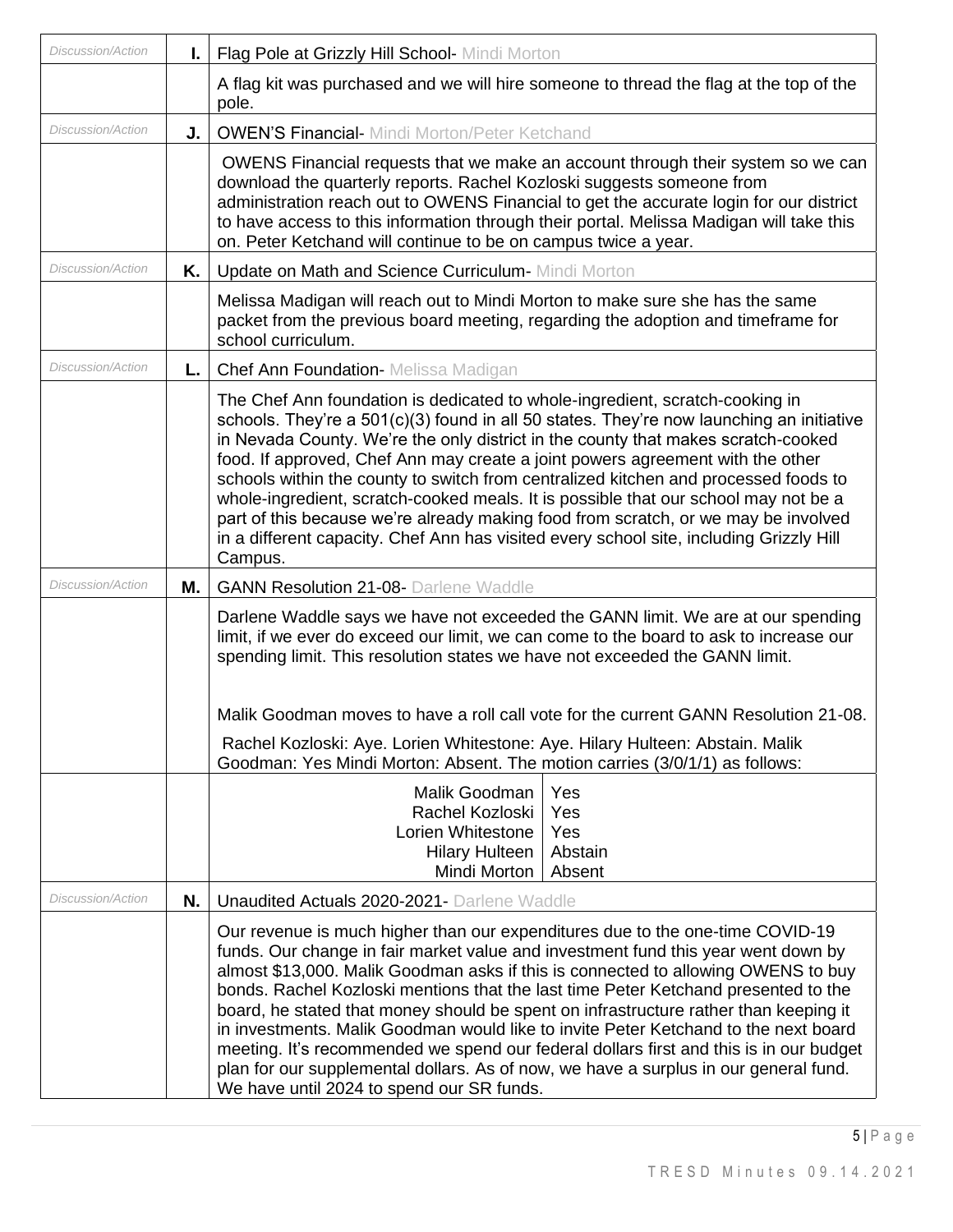|                          |    | Rachel Kozloski moves to approve the Unaudited Actuals for 2020-2021. Lorien<br>Whitestone seconds, motion carries (4/0/1/0) as follows:                                                                                                                                                                                                                                                                                                                                                                                                                                                                                                                                                                                                                                                                                                                                                                                                                                                                                                                                                                                                                                                                                                                                                                                                                                                                                                                                                                                                                                                                                                                                                                                                                                                                                                                                                                                                                                                                                                                                                                                                                                               |  |
|--------------------------|----|----------------------------------------------------------------------------------------------------------------------------------------------------------------------------------------------------------------------------------------------------------------------------------------------------------------------------------------------------------------------------------------------------------------------------------------------------------------------------------------------------------------------------------------------------------------------------------------------------------------------------------------------------------------------------------------------------------------------------------------------------------------------------------------------------------------------------------------------------------------------------------------------------------------------------------------------------------------------------------------------------------------------------------------------------------------------------------------------------------------------------------------------------------------------------------------------------------------------------------------------------------------------------------------------------------------------------------------------------------------------------------------------------------------------------------------------------------------------------------------------------------------------------------------------------------------------------------------------------------------------------------------------------------------------------------------------------------------------------------------------------------------------------------------------------------------------------------------------------------------------------------------------------------------------------------------------------------------------------------------------------------------------------------------------------------------------------------------------------------------------------------------------------------------------------------------|--|
|                          |    | Yes<br>Malik Goodman<br>Rachel Kozloski<br>Yes<br>Lorien Whitestone<br>Yes<br><b>Hilary Hulteen</b><br>Yes<br>Mindi Morton<br>Absent                                                                                                                                                                                                                                                                                                                                                                                                                                                                                                                                                                                                                                                                                                                                                                                                                                                                                                                                                                                                                                                                                                                                                                                                                                                                                                                                                                                                                                                                                                                                                                                                                                                                                                                                                                                                                                                                                                                                                                                                                                                   |  |
| <b>Discussion/Action</b> | О. | Superintendent's Report- Melissa Madigan                                                                                                                                                                                                                                                                                                                                                                                                                                                                                                                                                                                                                                                                                                                                                                                                                                                                                                                                                                                                                                                                                                                                                                                                                                                                                                                                                                                                                                                                                                                                                                                                                                                                                                                                                                                                                                                                                                                                                                                                                                                                                                                                               |  |
|                          |    | There have been 8 positive COVID-19 cases since staff development day, not all<br>have to do with school being in session or being in the classroom. Since the start of<br>school, 20 students have been isolated because of close contact at school or a family<br>member, or they have symptoms. We track their quarantines with a calendar. We<br>have only had to temporarily close two classrooms. One was due to a lack of a staff<br>member at Washington School and the other was precautionary because of<br>increasing COVID-19 cases in the classroom. California Department of Public Health<br>mandated that on October 15 <sup>th</sup> we will have to test every unvaccinated staff member<br>at least once a week. This will go to the Nevada County Public Health Department. If<br>you are a close contact, you must be tested after day 5 and one test after day 8. You<br>must be tested after day five. For our county, we must have a testing plan in place<br>with the county officers. If we choose modified quarantine, we need parental<br>permission. Since we do not have testing protocol in place, we will give only ten-day<br>quarantines. This will be our protocol until we have a modified plan in place and<br>approved.<br>Attendance: we have 78% of students in school, which is an accomplishment<br>considering the challenges of COVID-19. We only have one or two unexcused<br>absences per day.<br>Mrs. Clemens, Grizzly Hill's second and third grade teacher, met with the<br>Superintendent of Schools, Scott Lay, to show the ornaments that her classroom<br>made for the national Christmas tree in Washington D.C. We were the only school in<br>the county to participate.<br>Spanish is happening two days a week in grades 4/5 and students from grades 7/8<br>are participating in the county Geography Bee.<br>We are looking to have all grades make a field trip to Synergia. September 22 <sup>nd</sup> will<br>be staff development day to complete California mandated trainings, restorative<br>justice training, and EL curriculum.<br>A community member wants to put a scholarship for Twin Ridges Elementary School |  |
|                          |    | District graduating student(s). Melissa Madigan is working on this and will bring more<br>details in the future.<br>Sierra Harvest will be involved in our garden to make local food, flowers, and possibly                                                                                                                                                                                                                                                                                                                                                                                                                                                                                                                                                                                                                                                                                                                                                                                                                                                                                                                                                                                                                                                                                                                                                                                                                                                                                                                                                                                                                                                                                                                                                                                                                                                                                                                                                                                                                                                                                                                                                                            |  |
|                          |    | a butterfly garden.                                                                                                                                                                                                                                                                                                                                                                                                                                                                                                                                                                                                                                                                                                                                                                                                                                                                                                                                                                                                                                                                                                                                                                                                                                                                                                                                                                                                                                                                                                                                                                                                                                                                                                                                                                                                                                                                                                                                                                                                                                                                                                                                                                    |  |
| <b>Discussion/Action</b> | Ρ. | <b>CSEA Update-</b> Val Beberg                                                                                                                                                                                                                                                                                                                                                                                                                                                                                                                                                                                                                                                                                                                                                                                                                                                                                                                                                                                                                                                                                                                                                                                                                                                                                                                                                                                                                                                                                                                                                                                                                                                                                                                                                                                                                                                                                                                                                                                                                                                                                                                                                         |  |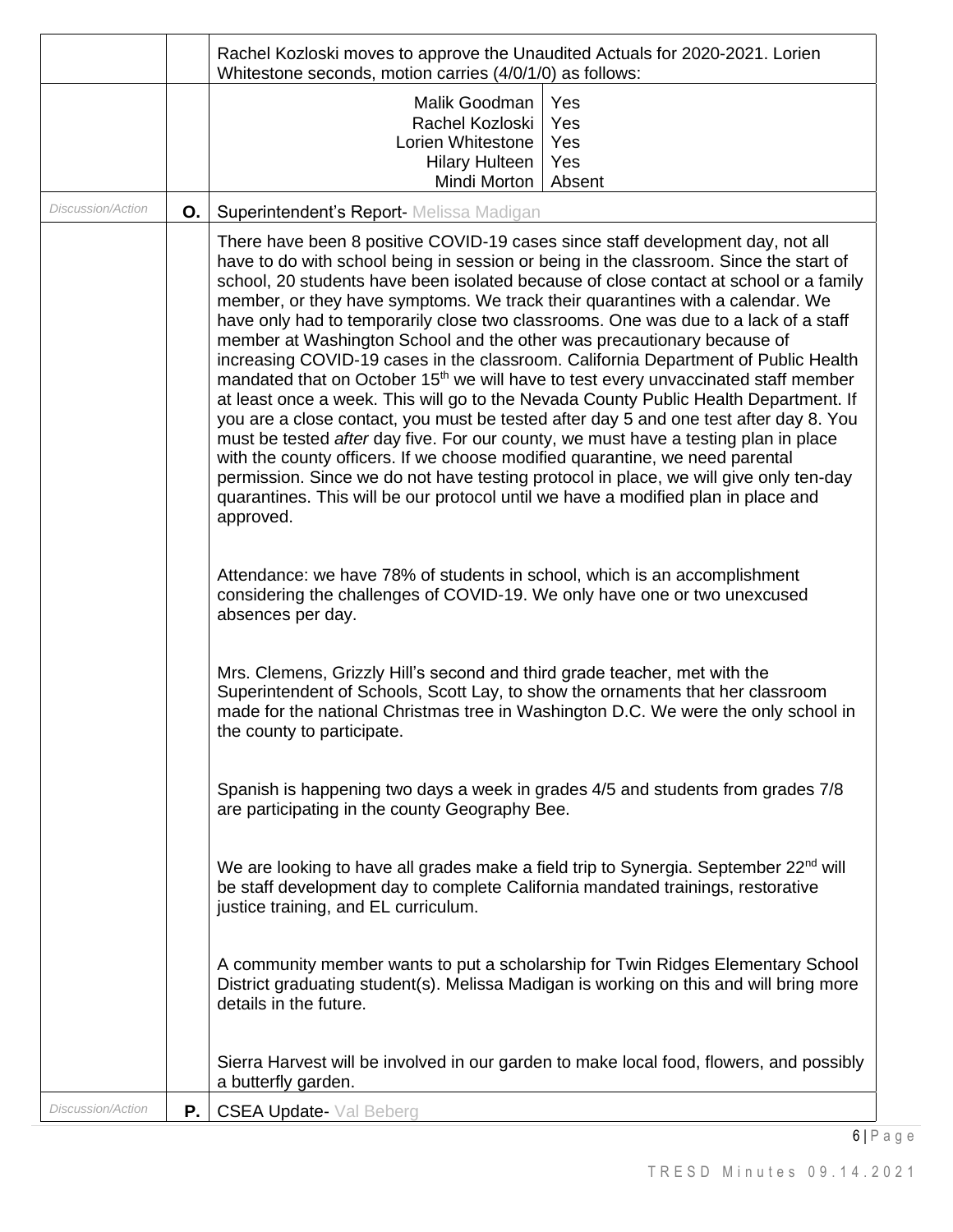|                                                                                                   | The district will be negotiating with CSEA on Monday. There is no CSEA<br>representative here. |                                              |                                                                                                                                                                                                                                                                                                                                                                                                                                                                                                                                                                                                                                                                                                        |  |  |
|---------------------------------------------------------------------------------------------------|------------------------------------------------------------------------------------------------|----------------------------------------------|--------------------------------------------------------------------------------------------------------------------------------------------------------------------------------------------------------------------------------------------------------------------------------------------------------------------------------------------------------------------------------------------------------------------------------------------------------------------------------------------------------------------------------------------------------------------------------------------------------------------------------------------------------------------------------------------------------|--|--|
|                                                                                                   |                                                                                                |                                              |                                                                                                                                                                                                                                                                                                                                                                                                                                                                                                                                                                                                                                                                                                        |  |  |
| Discussion/Action                                                                                 |                                                                                                | Q.                                           | <b>TRTA Update-</b> Tiffany Caughey                                                                                                                                                                                                                                                                                                                                                                                                                                                                                                                                                                                                                                                                    |  |  |
| The district will be negotiating with TRTA on Wednesday. There is no TRTA<br>representative here. |                                                                                                |                                              |                                                                                                                                                                                                                                                                                                                                                                                                                                                                                                                                                                                                                                                                                                        |  |  |
|                                                                                                   |                                                                                                |                                              |                                                                                                                                                                                                                                                                                                                                                                                                                                                                                                                                                                                                                                                                                                        |  |  |
| Discussion/Action                                                                                 |                                                                                                |                                              | R.   LCAP Update- Melissa Madigan                                                                                                                                                                                                                                                                                                                                                                                                                                                                                                                                                                                                                                                                      |  |  |
|                                                                                                   |                                                                                                |                                              | County Office of Education will send us a letter as they finish our LCAP review this<br>week. There will be more revisions coming to the LCAP. There is a redesigned LCAP<br>template. Assembly Bill 130 includes a requirement for a one-time supplement to the<br>21/22 LCAP. We'll be required to include an update of the implementation of the SR3<br>expenditure plan. A template will arrive by November 30 <sup>th</sup> , LEAs must present the<br>LCAP supplement to the board by the end of February in 2022. New instruction in<br>2022/2023 will include required goals for everyone in the district. Malik Goodman<br>would like a Google Calendar reminder for these dates in December. |  |  |
|                                                                                                   | 10 <sub>1</sub>                                                                                |                                              | <b>PUBLIC COMMENT ON CLOSED SESSION ITEMS-Malik Goodman</b>                                                                                                                                                                                                                                                                                                                                                                                                                                                                                                                                                                                                                                            |  |  |
|                                                                                                   |                                                                                                |                                              | There is no closed session.                                                                                                                                                                                                                                                                                                                                                                                                                                                                                                                                                                                                                                                                            |  |  |
|                                                                                                   | 11.1                                                                                           |                                              | <b>CLOSED SESSION</b>                                                                                                                                                                                                                                                                                                                                                                                                                                                                                                                                                                                                                                                                                  |  |  |
| Public Employee Discipline/Dismissal/Release (Government Code § 54957 (b))<br>A. I                |                                                                                                |                                              |                                                                                                                                                                                                                                                                                                                                                                                                                                                                                                                                                                                                                                                                                                        |  |  |
| No action taken/no closed session.                                                                |                                                                                                |                                              |                                                                                                                                                                                                                                                                                                                                                                                                                                                                                                                                                                                                                                                                                                        |  |  |
|                                                                                                   | 12.                                                                                            |                                              | RECESS/RECONVENE-Report Out on Closed Session- Malik Goodman                                                                                                                                                                                                                                                                                                                                                                                                                                                                                                                                                                                                                                           |  |  |
|                                                                                                   |                                                                                                | А.                                           | Reportable Action Taken Regarding Public Employee Discipline/Dismissal/Release                                                                                                                                                                                                                                                                                                                                                                                                                                                                                                                                                                                                                         |  |  |
|                                                                                                   |                                                                                                |                                              | No action taken/no closed session.                                                                                                                                                                                                                                                                                                                                                                                                                                                                                                                                                                                                                                                                     |  |  |
| 13.<br><b>FUTURE AGENDA ITEMS DISCISSION</b>                                                      |                                                                                                |                                              |                                                                                                                                                                                                                                                                                                                                                                                                                                                                                                                                                                                                                                                                                                        |  |  |
|                                                                                                   |                                                                                                |                                              | No future agenda items discussion.                                                                                                                                                                                                                                                                                                                                                                                                                                                                                                                                                                                                                                                                     |  |  |
|                                                                                                   | 14.                                                                                            | <b>UPCOMING MEETINGS: October 12th, 2021</b> |                                                                                                                                                                                                                                                                                                                                                                                                                                                                                                                                                                                                                                                                                                        |  |  |
|                                                                                                   | 15.                                                                                            |                                              | <b>ADJOURNMENT: 6:05pm</b>                                                                                                                                                                                                                                                                                                                                                                                                                                                                                                                                                                                                                                                                             |  |  |
|                                                                                                   |                                                                                                |                                              | This agenda was posted at least 72 hours prior to the meeting at 16661 Old Mill Rd. Nevada City, CA 95959                                                                                                                                                                                                                                                                                                                                                                                                                                                                                                                                                                                              |  |  |
| <b>NOTICE:</b>                                                                                    |                                                                                                | \$12132]                                     | In compliance with the Americans with Disabilities Act, if you need special assistance to access the Board meeting room or to<br>otherwise participate at this meeting, including auxiliary aids or services, contact the Twin Ridges Elementary School District<br>office at 530.265-9052 ext. 201 at least 48 hours before the scheduled Board meeting so that we may make every reasonable<br>effort to accommodate your needs. {G.C. §54953.2, §54954.2(a) (1); Americans with Disabilities Act of 1990, §202 (42 U.S.C.                                                                                                                                                                           |  |  |

Malik Goodman, Board President

10/28/2021

Date